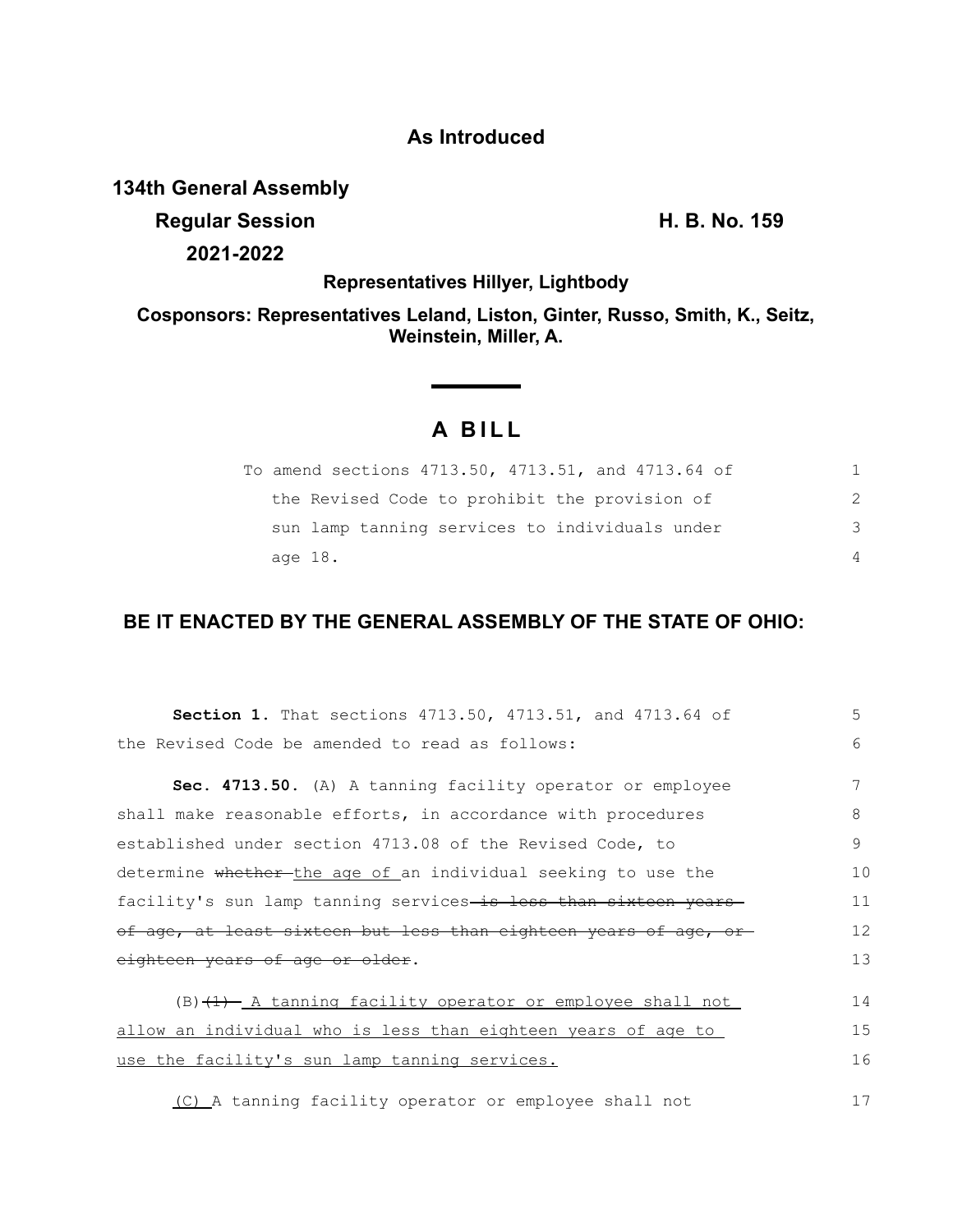#### **H. B. No. 159 Page 2 As Introduced**

allow an individual who is eighteen years of age or older to use the facility's sun lamp tanning services without first obtaining the consent of the individual. The consent shall be evidenced by the individual's signature on the form developed by the state cosmetology and barber board under section 4713.51 of the Revised Code. The consent is valid indefinitely. 18 19 20 21 22 23

(2) A tanning facility operator or employee shall not allow an individual who is at least sixteen but less than eighteen years of age to use the facility's sun lamp tanning services without first obtaining the consent of a parent orlegal guardian of the individual. The consent shall be evidenced by the signature of the parent or legal guardian on the form developed by the board under section 4713.51 of the Revised Code. The form must be signed in the presence of the operator or an employee of the tanning facility. The consent is valid for ninety days from the date the form is signed. A tanning facility operator or employee shall not allow an individual who is at least sixteen but less than eighteen years of age to use the facility's sun lamp tanning services for more than forty-five sessions during the ninety-day period covered by the consent. No such session may be longer than the maximum safe time of exposure specified in rules adopted under division (A)(17) of section 4713.08 of the Revised Code.  $24$ 25 26 27 28 29 30 31 32 33 34 35 36 37 38 39 40

(3) A tanning facility operator or employee shall not allow an individual who is less than sixteen years of age to use the facility's sun lamp tanning services unless both of the following apply: 41 42 43 44

(a) The tanning facility operator or employee obtains the consent of a parent or legal guardian of the individual prior to each session of the use of the facility's sun lamp tanning-45 46 47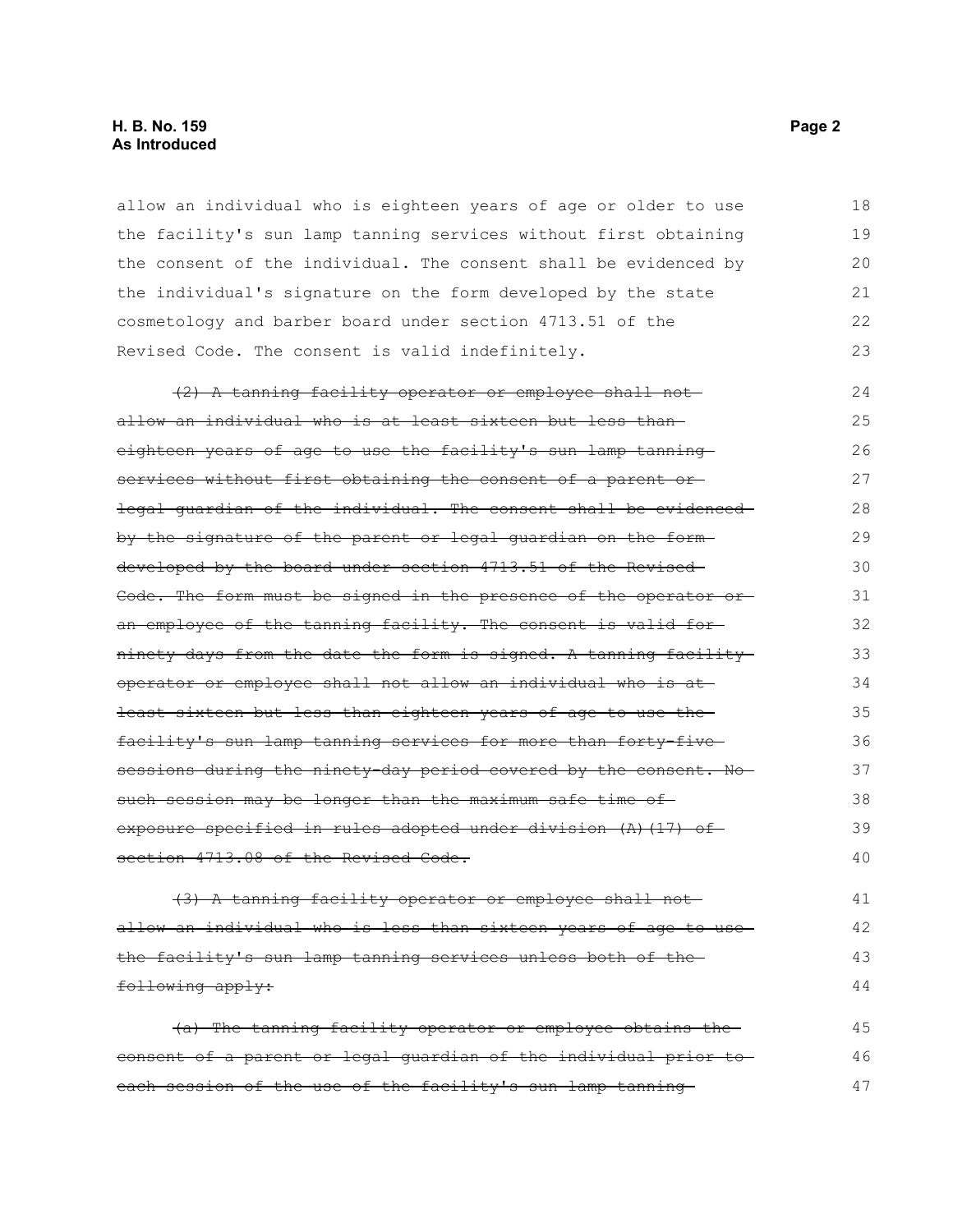services. The consent shall be evidenced by the signature of the parent or legal guardian on the form developed by the board under section 4713.51 of the Revised Code. The form must be signed in the presence of the operator or an employee of the tanning facility. (b) A parent or legal guardian of the individual is present at the tanning facility for the duration of each session of the use of the facility's sun lamp tanning services. (C) For purposes of this division (B) of this section, an electronic signature may be used to provide and may be accepted as a signature evidencing consent. **Sec. 4713.51.** The state cosmetology and barber board shall develop a form for use by tanning facility operators and employees in complying with the consent requirements of division  $\overline{(B)}$  (C) of section 4713.50 of the Revised Code. The form must describe the potential health effects of radiation from sun lamps, including a description of the possible relationship of the radiation to skin cancer. In developing the form, the board shall consult with the department of health, dermatologists, and tanning facility operators. The board shall make the form available on the internet web site maintained by the board. **Sec. 4713.64.** (A) The state cosmetology and barber board may take disciplinary action under this chapter for any of the following: (1) Failure to comply with the safety, sanitation, and licensing requirements of this chapter or rules adopted under it; (2) Continued practice by an individual knowingly having an infectious or contagious disease; 48 49 50 51 52 53 54 55 56 57 58 59 60 61 62 63 64 65 66 67 68 69 70 71 72 73 74 75 76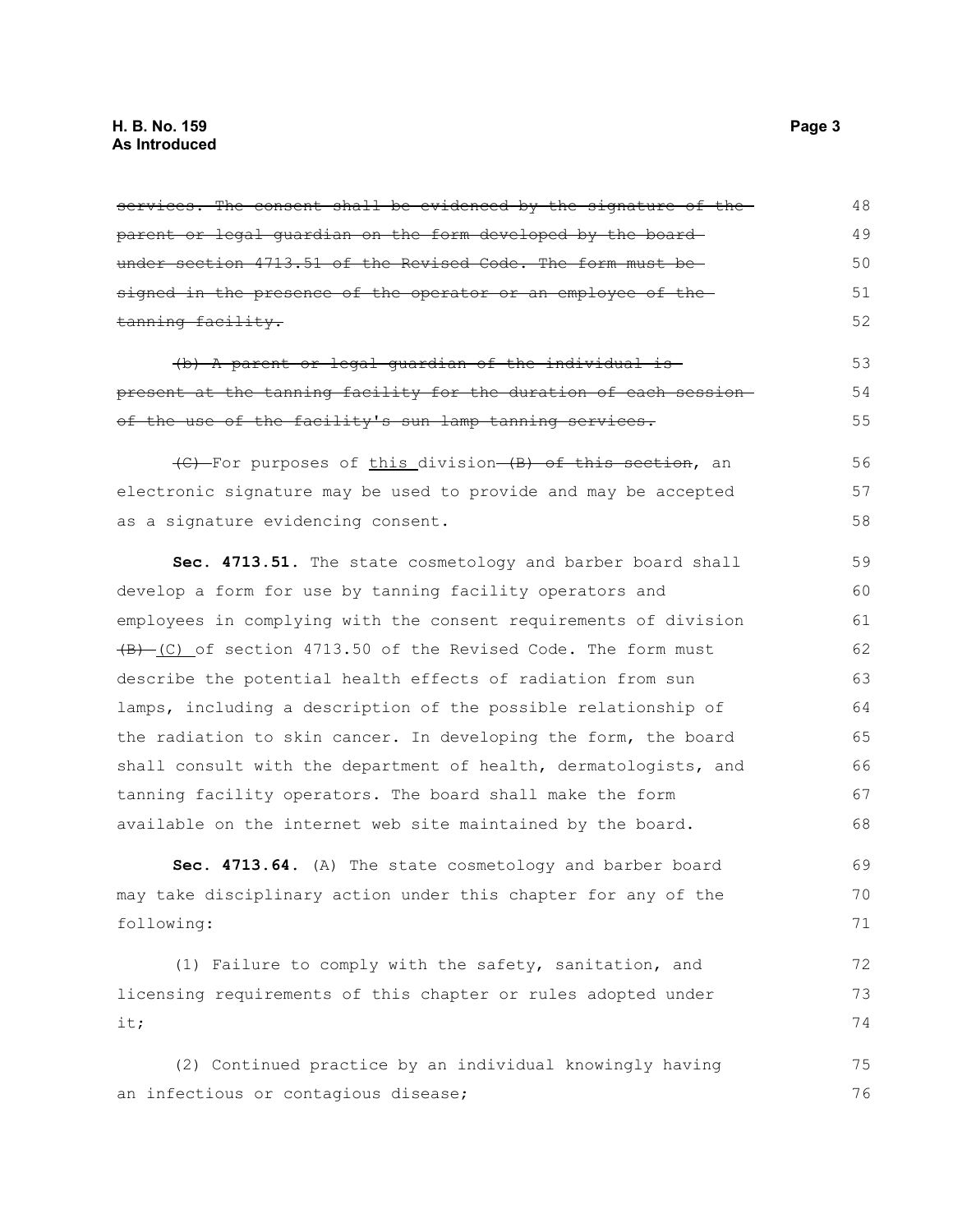| (3) Habitual drunkenness or addiction to any habit-forming       | 77  |
|------------------------------------------------------------------|-----|
| drug;                                                            | 78  |
| (4) Willful false and fraudulent or deceptive advertising;       | 79  |
| (5) Falsification of any record or application required to       | 80  |
| be filed with the board;                                         | 81  |
| (6) Failure to pay a fine or abide by a suspension order         | 82  |
| issued by the board;                                             | 83  |
| (7) Failure to cooperate with an investigation or                | 84  |
| inspection;                                                      | 85  |
| (8) Failure to respond to a subpoena;                            | 86  |
| (9) Conviction of or plea of guilty to a violation of            | 87  |
| section 2905.32 of the Revised Code;                             | 88  |
| (10) In the case of a salon, any individual's conviction         | 89  |
| of or plea of guilty to a violation of section 2905.32 of the    | 90  |
| Revised Code for an activity that took place on the premises of  | 91  |
| the salon.                                                       | 92  |
| (B) On determining that there is cause for disciplinary          | 93  |
| action, the board may do one or more of the following:           | 94  |
| (1) Deny, revoke, or suspend a license, permit, or               | 95  |
| registration issued by the board under this chapter;             | 96  |
| (2) Impose a fine;                                               | 97  |
| (3) Require the holder of a license, permit, or                  | 98  |
| registration issued under this chapter to take corrective action | 99  |
| courses.                                                         | 100 |
| $(C)$ (1) Except as provided in divisions $(C)$ (2) and (3) of   | 101 |
| this section, the board shall take disciplinary action pursuant  | 102 |
| to an adjudication under Chapter 119. of the Revised Code.       | 103 |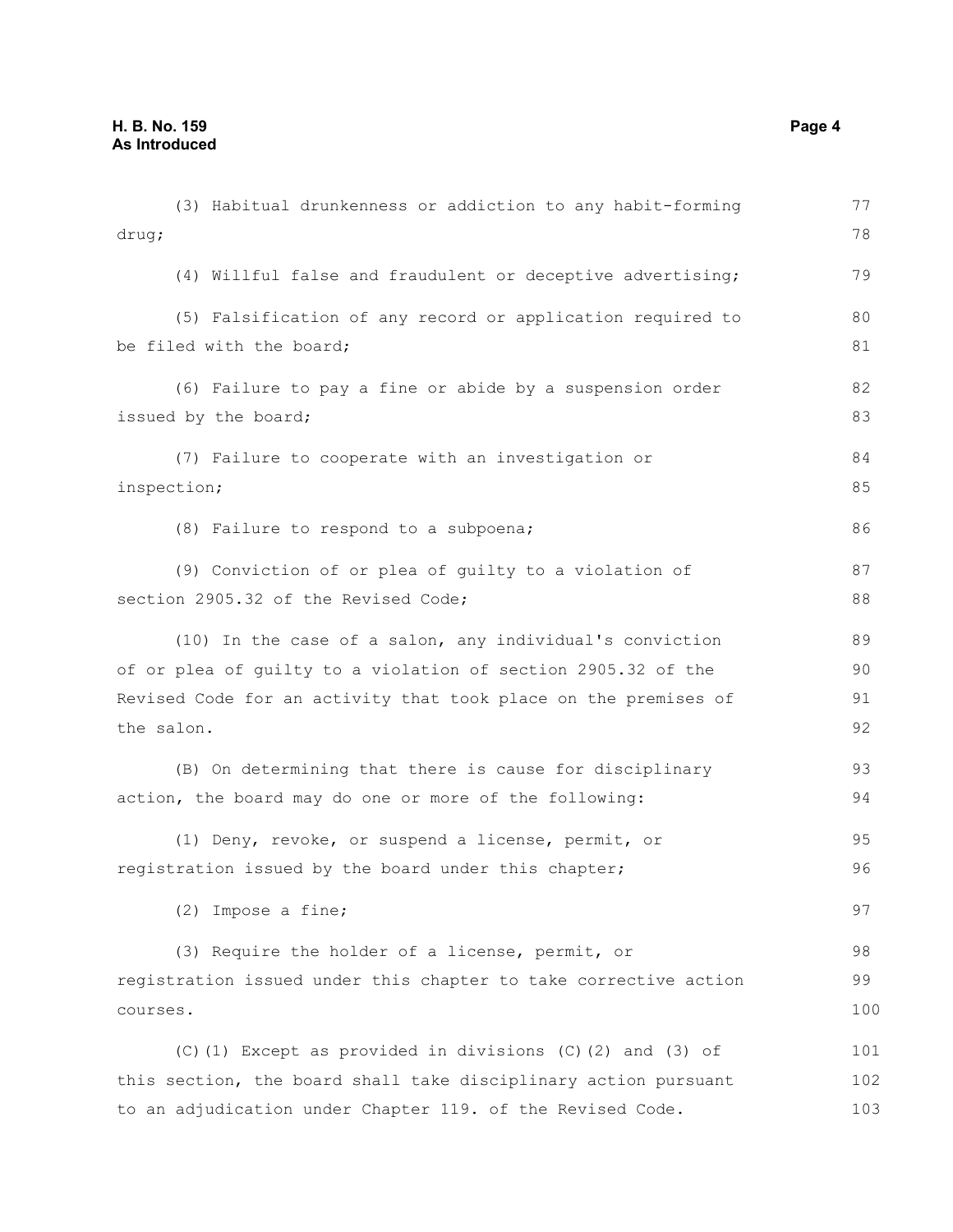#### **H. B. No. 159 Page 5 As Introduced**

(2) The board may take disciplinary action without conducting an adjudication under Chapter 119. of the Revised Code against an individual or salon who violates division (A)(9) or (10) of this section. After the board takes such disciplinary action, the board shall give written notice to the subject of the disciplinary action of the right to request a hearing under Chapter 119. of the Revised Code. 104 105 106 107 108 109 110

(3) In lieu of an adjudication, the board may enter into a consent agreement with the holder of a license, permit, or registration issued under this chapter. A consent agreement that is ratified by a majority vote of a quorum of the board members is considered to constitute the findings and orders of the board with respect to the matter addressed in the agreement. If the board does not ratify a consent agreement, the admissions and findings contained in the agreement are of no effect, and the case shall be scheduled for adjudication under Chapter 119. of the Revised Code. 111 112 113 114 115 116 117 118 119 120

(D) The amount and content of corrective action courses and other relevant criteria shall be established by the board in rules adopted under section 4713.08 of the Revised Code. 121 122 123

(E)(1) The board may impose a separate fine for each offense listed in division (A) of this section. The amount of the first fine issued for a violation as the result of an inspection shall be not more than two hundred fifty dollars if the violator has not previously been fined for that offense. Any fines issued for additional violations during such an inspection shall not be more than one hundred dollars for each additional violation. The fine shall be not more than five hundred dollars if the violator has been fined for the same offense once before. Any fines issued for additional violations during a second 124 125 126 127 128 129 130 131 132 133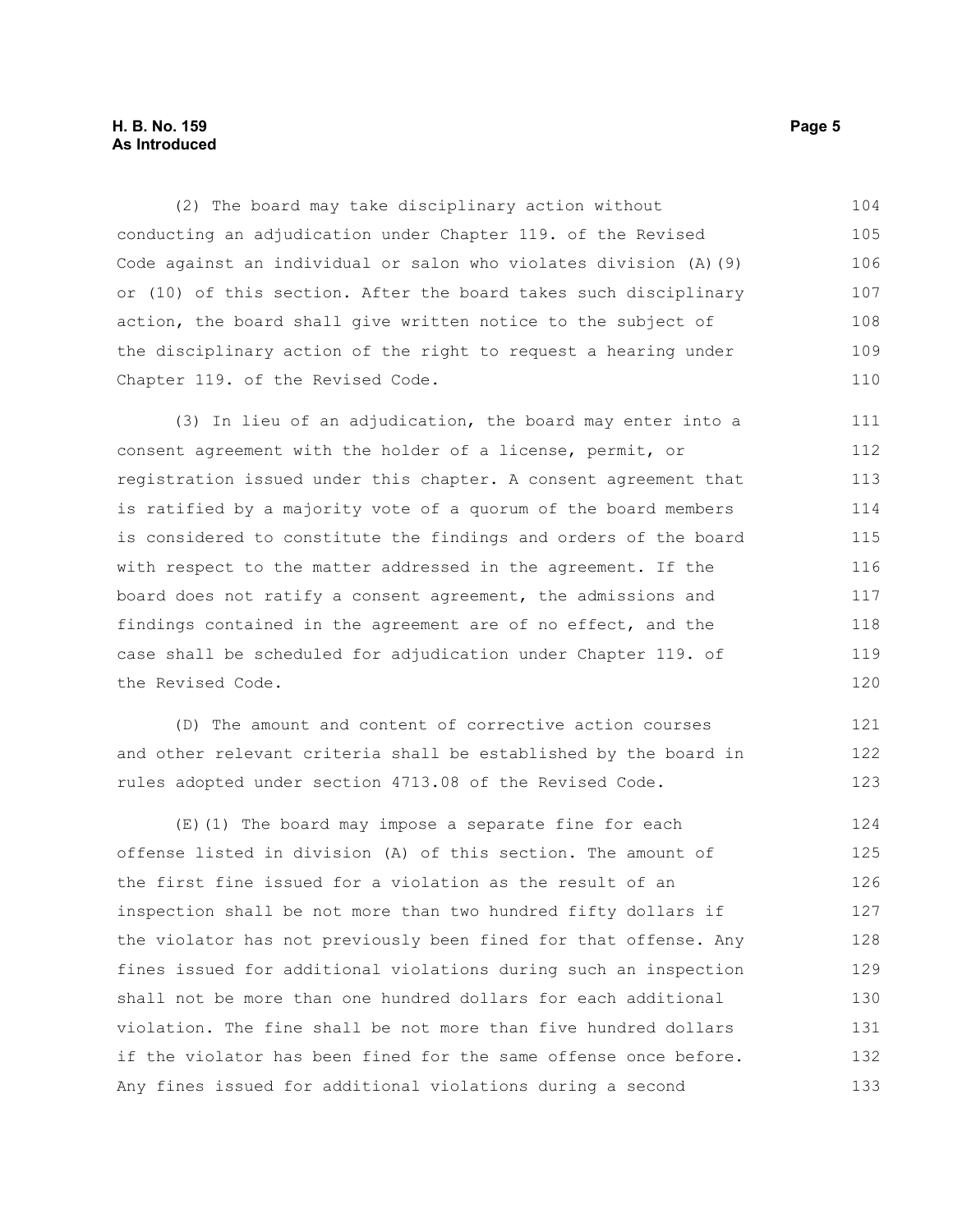#### **H. B. No. 159 Page 6 As Introduced**

inspection shall not be more than two hundred dollars for each additional violation. The fine shall be not more than one thousand dollars if the violator has been fined for the same offense two or more times before. Any fines issued for additional violations during a third inspection shall not be more than three hundred dollars for each additional violation. 134 135 136 137 138 139

(2) The board shall issue an order notifying a violator of a fine imposed under division (E)(1) of this section. The notice shall specify the date by which the fine is to be paid. The date shall be less than forty-five days after the board issues the order. 140 141 142 143 144

(3) At the request of a violator who is temporarily unable to pay a fine, or upon its own motion, the board may extend the time period within which the violator shall pay the fine up to ninety days after the date the board issues the order.

(4) If a violator fails to pay a fine by the date specified in the board's order and does not request an extension within ten days after the date the board issues the order, or if the violator fails to pay the fine within the extended time period as described in division (E)(3) of this section, the board shall add to the fine an additional penalty equal to ten per cent of the fine. 149 150 151 152 153 154 155

(5) If a violator fails to pay a fine within ninety days after the board issues the order, the board shall add to the fine interest at a rate specified by the board in rules adopted under section 4713.08 of the Revised Code. 156 157 158 159

(6) If the fine, including any interest or additional penalty, remains unpaid on the ninety-first day after the board issues an order under division (E)(2) of this section, the 160 161 162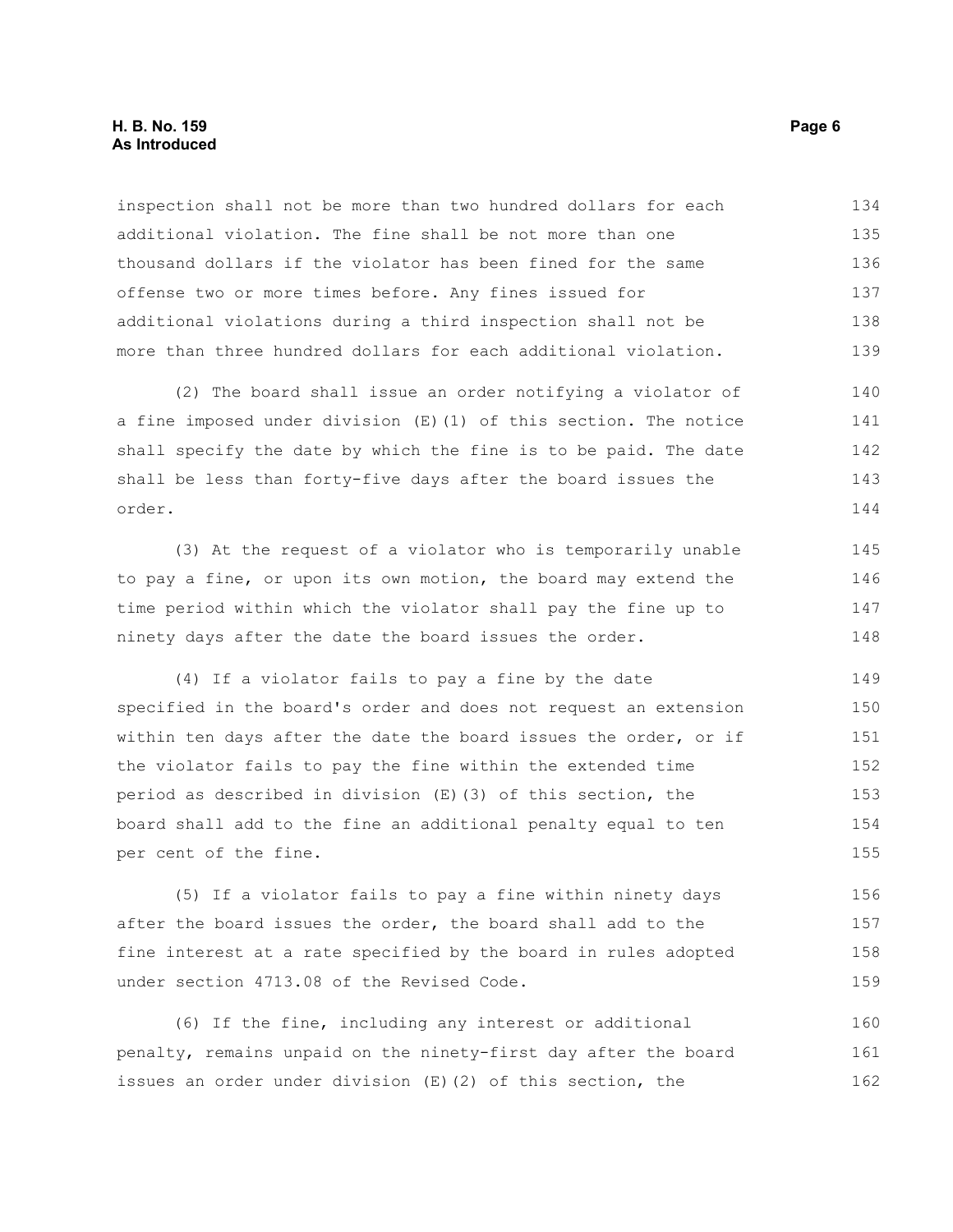amount of the fine and any interest or additional penalty shall be certified to the attorney general for collection in the form and manner prescribed by the attorney general. The attorney general may assess the collection cost to the amount certified in such a manner and amount as prescribed by the attorney general. 163 164 165 166 167 168

(F) In the case of an offense of failure to comply with division  $(A)$  or  $(B)$   $(2)$  or  $(3)$  of section 4713.50 of the Revised Code, the board shall impose a fine of five hundred dollars if the violator has not previously been fined for that offense. If the violator has previously been fined for the offense, the board may impose a fine in accordance with this division or take another action in accordance with division (B) of this section. 169 170 171 172 173 174 175

(G) The board shall notify a licensee or registrant who is in violation of division (A) of this section and the owner of the salon in which the conditions constituting the violation were found. The individual receiving the notice of violation and the owner of the salon may request a hearing pursuant to section 119.07 of the Revised Code. If the individual or owner fails to request a hearing or enter into a consent agreement thirty days after the date the board, in accordance with section 119.07 of the Revised Code and division (J) of this section, notifies the individual or owner of the board's intent to act against the individual or owner under division (A) of this section, the board by a majority vote of a quorum of the board members may take the action against the individual or owner without holding an adjudication hearing. 176 177 178 179 180 181 182 183 184 185 186 187 188 189

(H) The board, after a hearing in accordance with Chapter 119. of the Revised Code or pursuant to a consent agreement, may suspend a license, permit, or registration if the licensee, 190 191 192